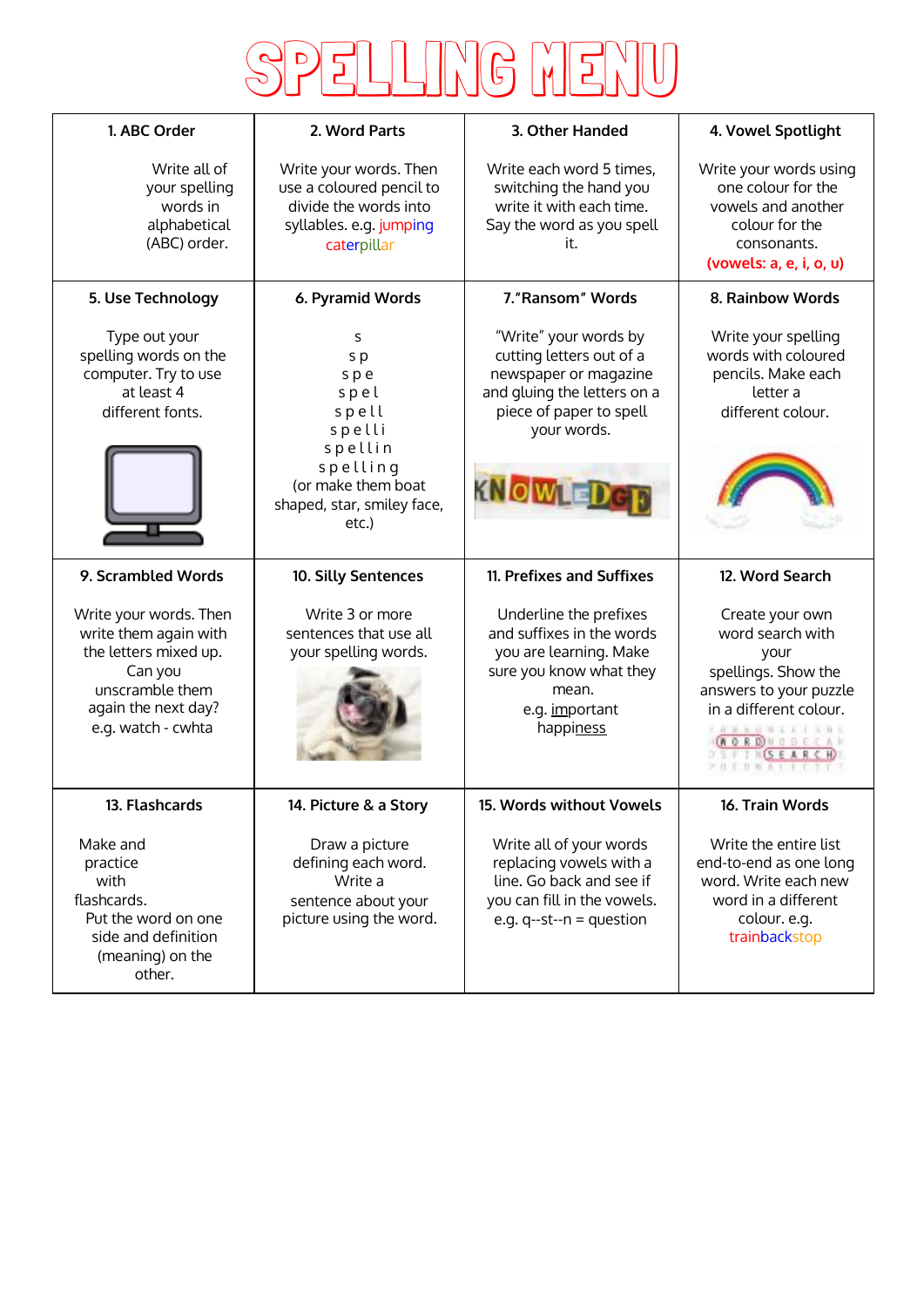## **17. Write a Story, Poem or Song with Words**

Write a story using all your spelling words. Underline the words you used.

## **18. Bubble Letters**

Write your spelling words out in bubble writing.

## **19. Words Within Words**

Write each spelling word and then write at least 2 words made from that word. e.g. catch - cat, hat

## **20. Picture words**

Draw a picture and hide your spelling words in the picture.



| 21. Question/Answers                                                                                                                                                 | 22. Riddles                                                                                                                                                   | 23. Crossword Puzzle                                                                                                                 | 24. Rhyming Words                                                                                                                                                                      |
|----------------------------------------------------------------------------------------------------------------------------------------------------------------------|---------------------------------------------------------------------------------------------------------------------------------------------------------------|--------------------------------------------------------------------------------------------------------------------------------------|----------------------------------------------------------------------------------------------------------------------------------------------------------------------------------------|
| Write<br>questions<br>with half<br>of your<br>spelling<br>words.<br>Then use the other half<br>to answer the<br>questions.<br>Underline the words<br>you used.       | Write a riddle for each of<br>your words. Don't forget<br>to answer them.<br>e.g. I am<br>grey. I<br>have a<br>trunk and<br>big ears.<br>Answer:<br>elephant. | Make a crossword puzzle<br>with your spelling . Show<br>the answers to your<br>puzzle.                                               | Write your spelling<br>words out with a<br>rhyming word next to<br>them. Remember<br>that words do not need<br>to have the same<br>spelling pattern to<br>rhyme.<br>e.g. men and again |
| 25. Homophones                                                                                                                                                       | 26. Writing Race                                                                                                                                              | 27. Code Words                                                                                                                       | 28 Word Classes                                                                                                                                                                        |
| Can you find any<br>homophones which go<br>with your spelling<br>words? What do they<br>mean?<br>e.g. wear and where,<br>to, too and two<br>their, there and they're | Set a timer for 2<br>minutes. See how<br>many times you can<br>write each word<br>perfectly during that<br><b>Time Remaining</b><br>time.                     | Come up with a code for<br>each letter of the<br>alphabet and then write<br>each word in code.<br>e.g. $a = b = \bullet c = \bullet$ | Sort your spelling<br>words into word<br>classes - nouns, verbs,<br>adjectives etc.<br>Be careful - some<br>words can be used in<br>more than one<br>category e.g.<br>swimming.        |
| 29. Synonyms                                                                                                                                                         | 30. Antonyms                                                                                                                                                  | 31. Joker                                                                                                                            | 32. Backwards Words                                                                                                                                                                    |
| Find at least 2<br>synonyms for<br>each of your<br>spelling<br>words.                                                                                                | Find an antonym<br>(opposite) for each of<br>your spelling words.                                                                                             | Write jokes containing<br>each of your spelling<br>words.                                                                            | Write your spelling<br>words forwards and<br>then<br>backwards. Remember<br>to write neatly!<br><b>BACKWARDS</b>                                                                       |